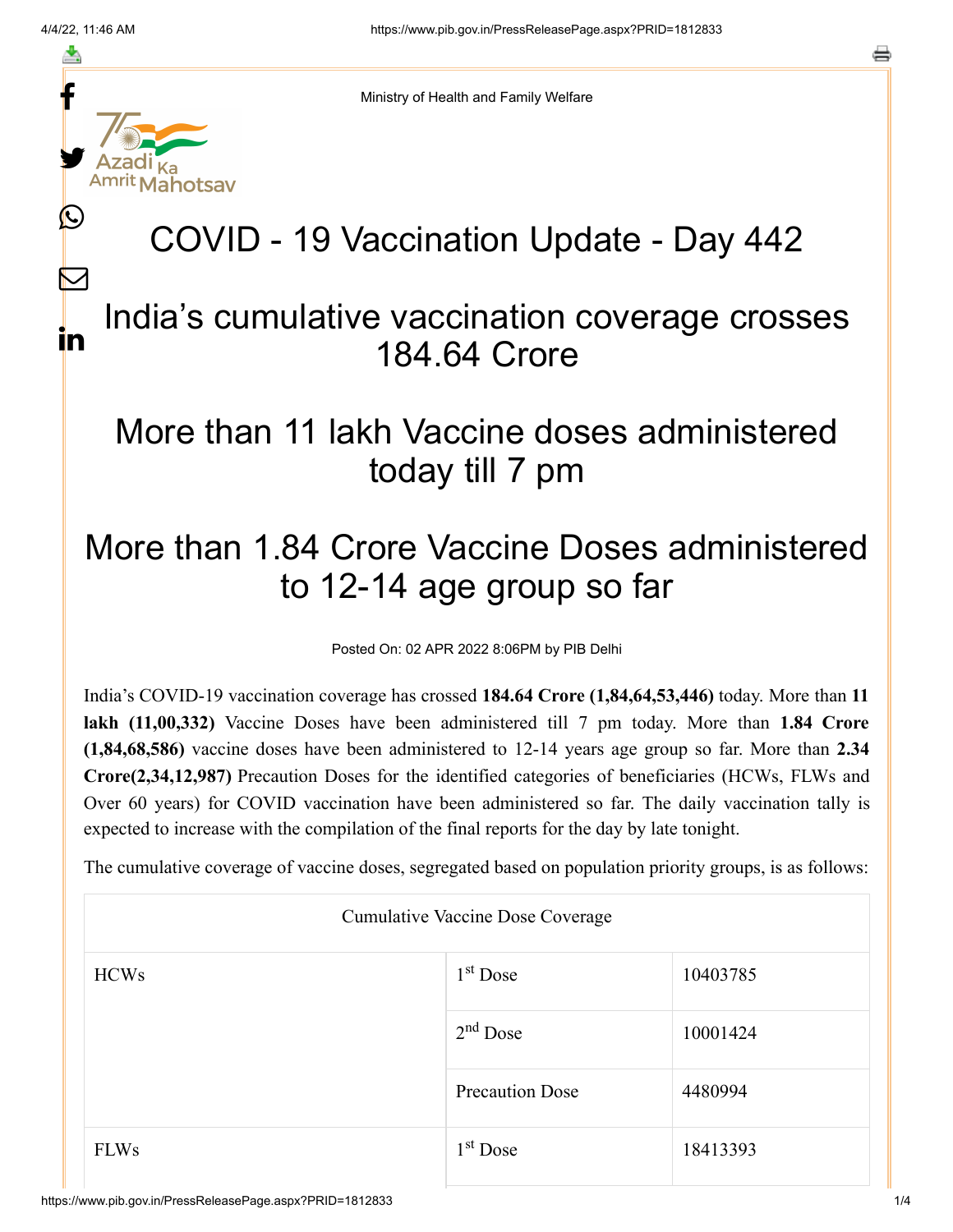| f            |                                              | $2nd$ Dose             | 17513312   |
|--------------|----------------------------------------------|------------------------|------------|
|              |                                              | <b>Precaution Dose</b> | 6908802    |
| $\bf \Omega$ | Age Group 12-14 years                        | $1st$ Dose             | 18468586   |
|              | Age Group 15-18 years                        | $1st$ Dose             | 57311968   |
|              |                                              | $2nd$ Dose             | 38478387   |
| in           | Age Group 18-44 years                        | 1 <sup>st</sup> Dose   | 554736343  |
|              |                                              | $2nd$ Dose             | 467009749  |
|              | Age Group 45-59 years                        | $1st$ Dose             | 202770630  |
|              |                                              | $2nd$ Dose             | 185583848  |
|              | Over 60 years                                | $1st$ Dose             | 126753690  |
|              |                                              | $2nd$ Dose             | 115595344  |
|              |                                              | <b>Precaution Dose</b> | 12023191   |
|              | Cumulative 1 <sup>st</sup> dose administered |                        | 988858395  |
|              | Cumulative 2 <sup>nd</sup> dose administered |                        | 834182064  |
|              | <b>Precaution Dose</b>                       |                        | 23412987   |
|              | Total                                        |                        | 1846453446 |

Today's achievement in the vaccination exercise, segregated by population priority groups, is as follows:

Date:  $2<sup>nd</sup>$  April, 2022 (442<sup>nd</sup> Day)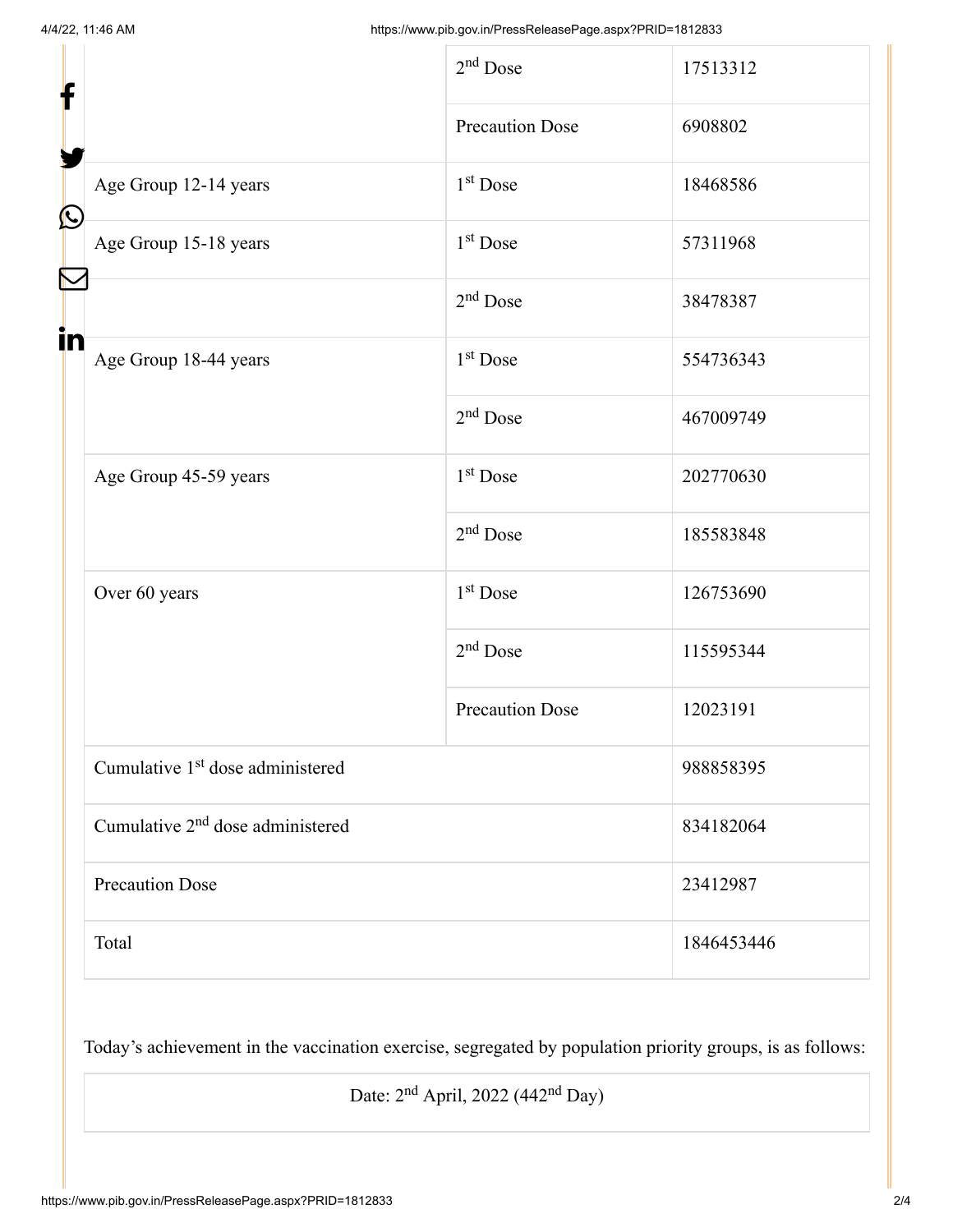| <b>HCWs</b>                                  | $1st$ Dose             | 46     |
|----------------------------------------------|------------------------|--------|
|                                              | $2nd$ Dose             | 415    |
| $\bf \Omega$                                 | <b>Precaution Dose</b> | 6258   |
| <b>FLWs</b>                                  | 1 <sup>st</sup> Dose   | 51     |
|                                              | $2nd$ Dose             | 942    |
| in                                           | <b>Precaution Dose</b> | 10381  |
| Age Group 12-14 years                        | $1st$ Dose             | 304989 |
| Age Group 15-18 years                        | $1st$ Dose             | 39428  |
|                                              | $2nd$ Dose             | 110828 |
| Age Group 18-44 years                        | $1st$ Dose             | 48522  |
|                                              | $2nd$ Dose             | 351077 |
| Age Group 45-59 years                        | $1st$ Dose             | 8858   |
|                                              | $2nd$ Dose             | 91330  |
| Over 60 years                                | $1st$ Dose             | 6561   |
|                                              | $2nd$ Dose             | 56284  |
|                                              | <b>Precaution Dose</b> | 64362  |
| Cumulative 1 <sup>st</sup> dose administered |                        | 408455 |
| Cumulative 2 <sup>nd</sup> dose administered |                        | 610876 |
| <b>Precaution Dose</b>                       |                        | 81001  |